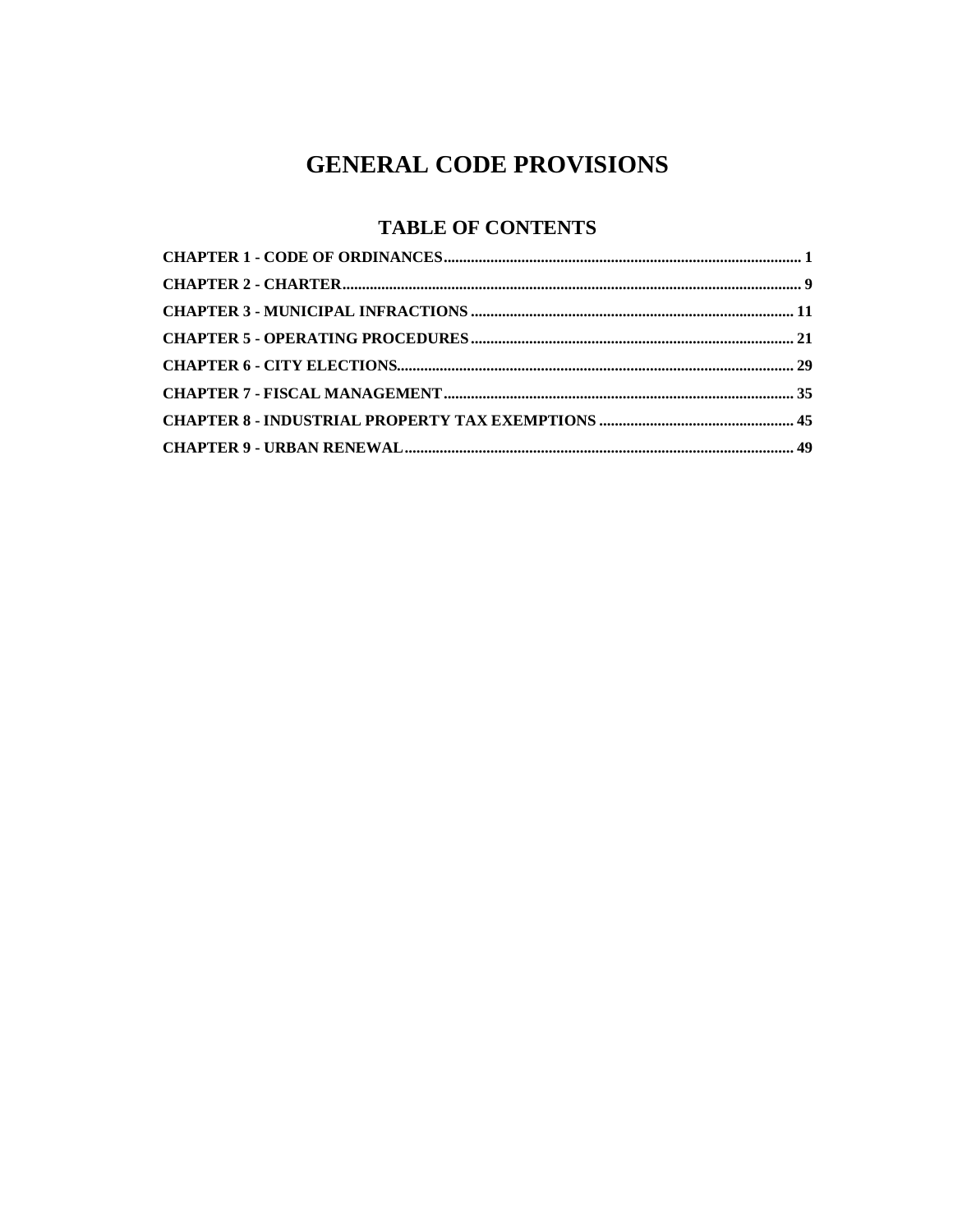# ADMINISTRATION, BOARDS AND COMMISSIONS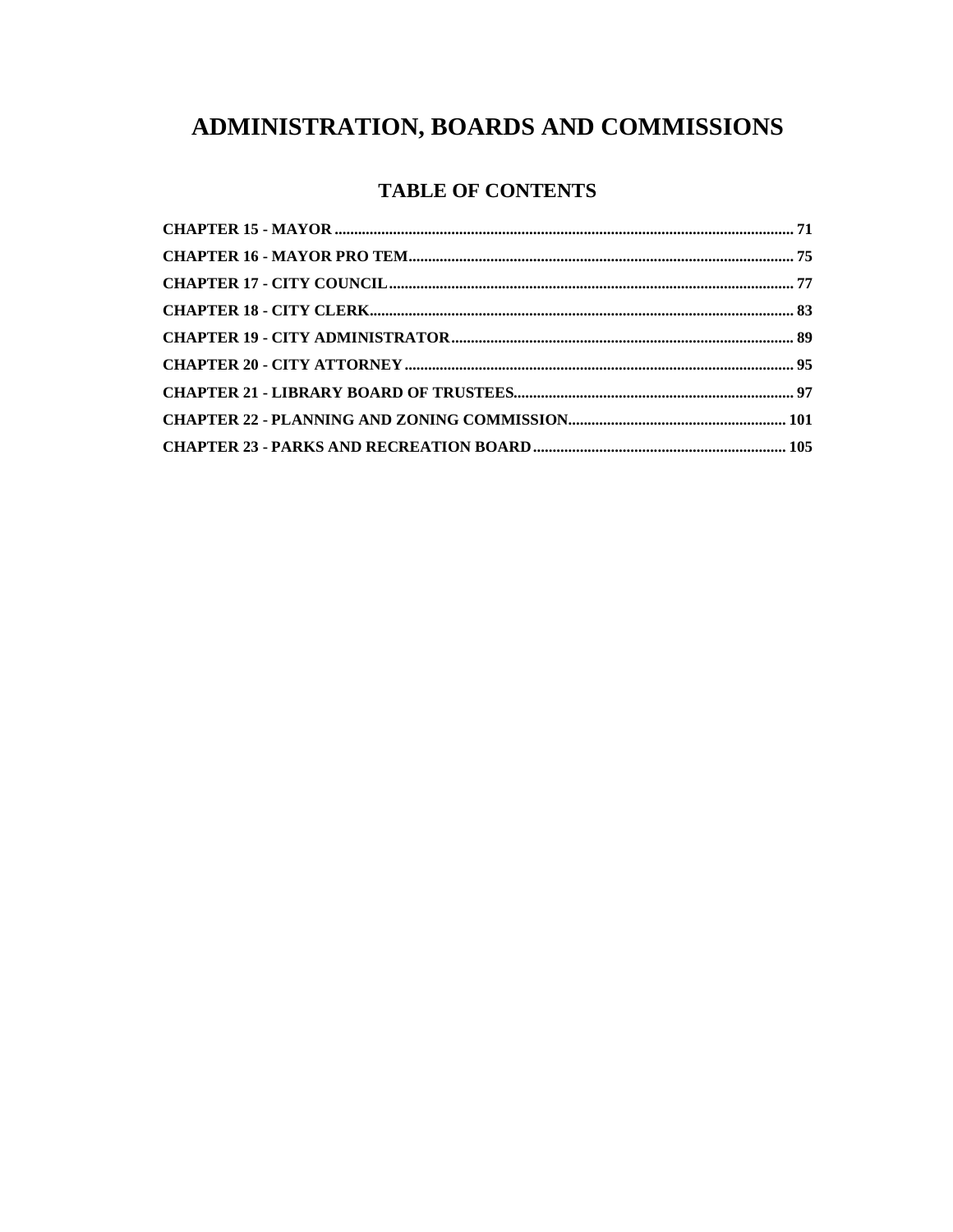# **POLICE, FIRE AND EMERGENCIES**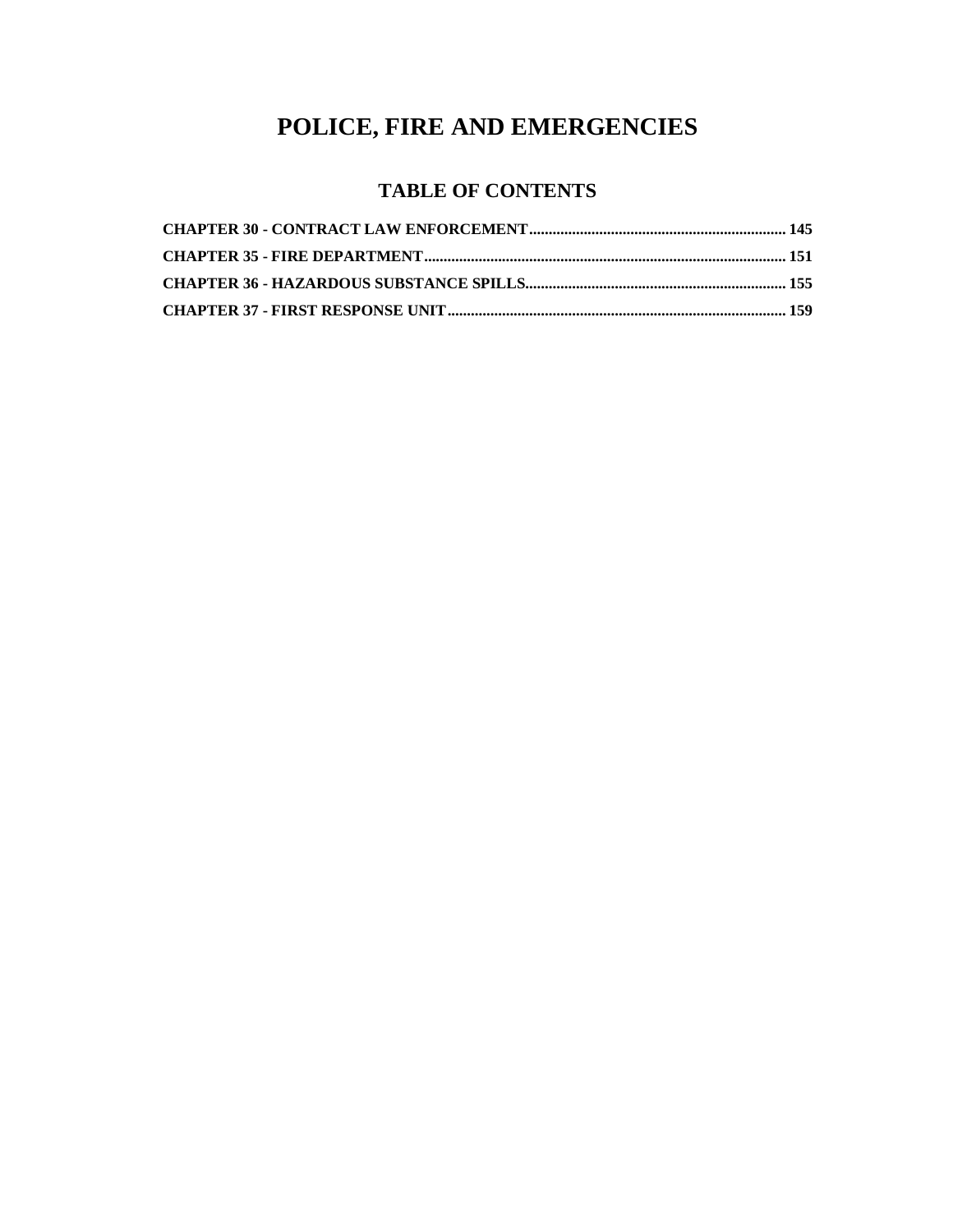## **PUBLIC OFFENSES**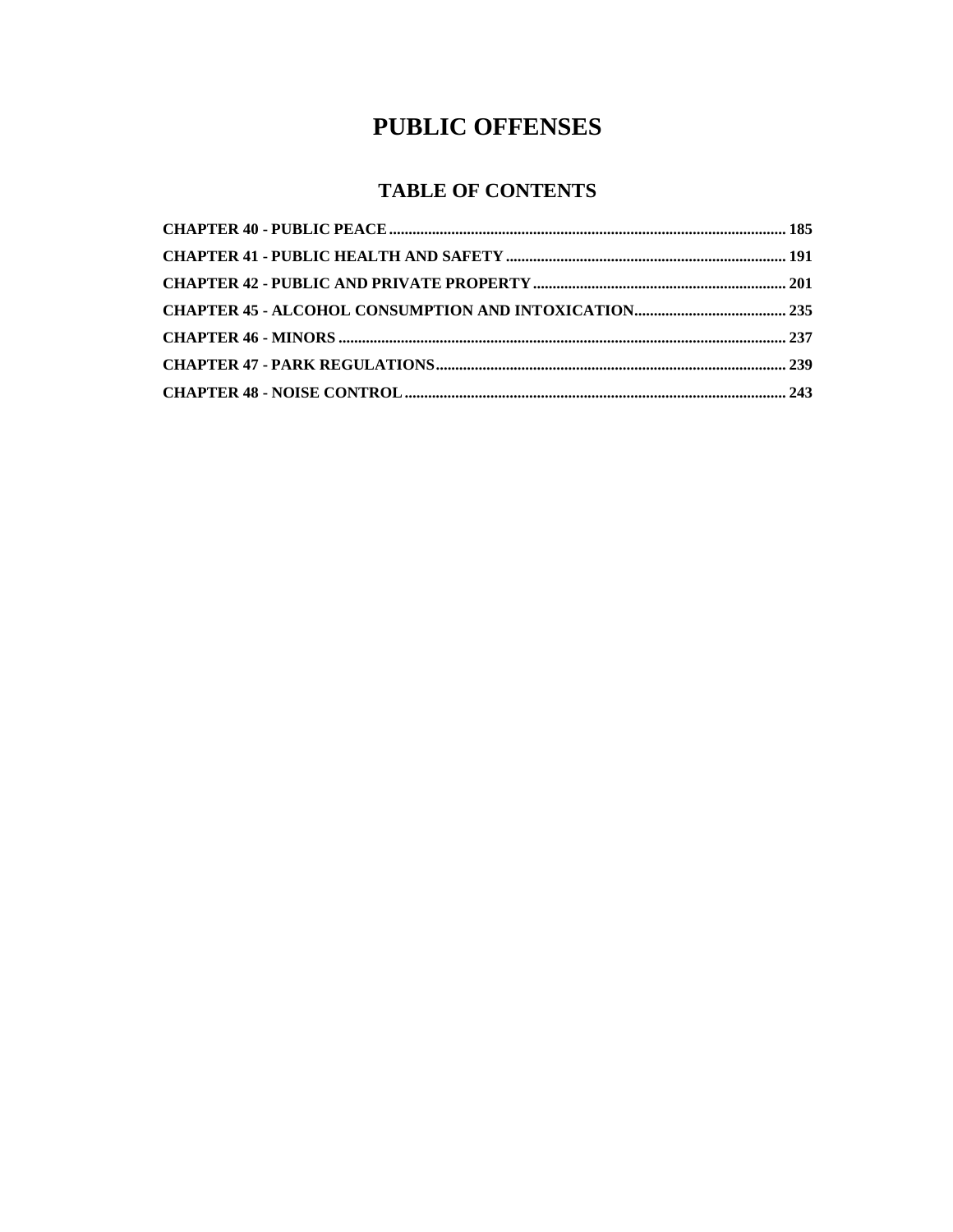### **NUISANCES AND ANIMAL CONTROL**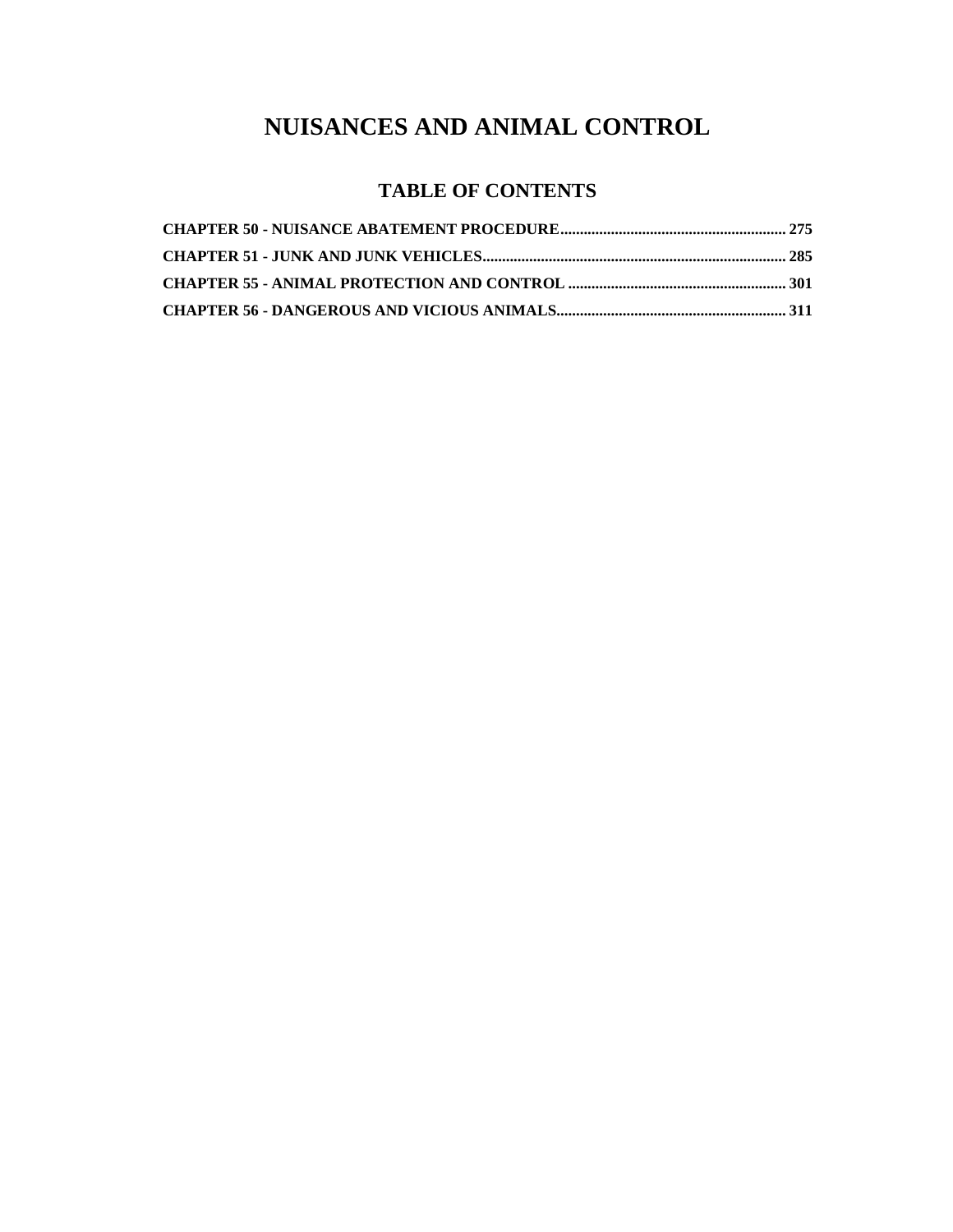### **TRAFFIC AND VEHICLES**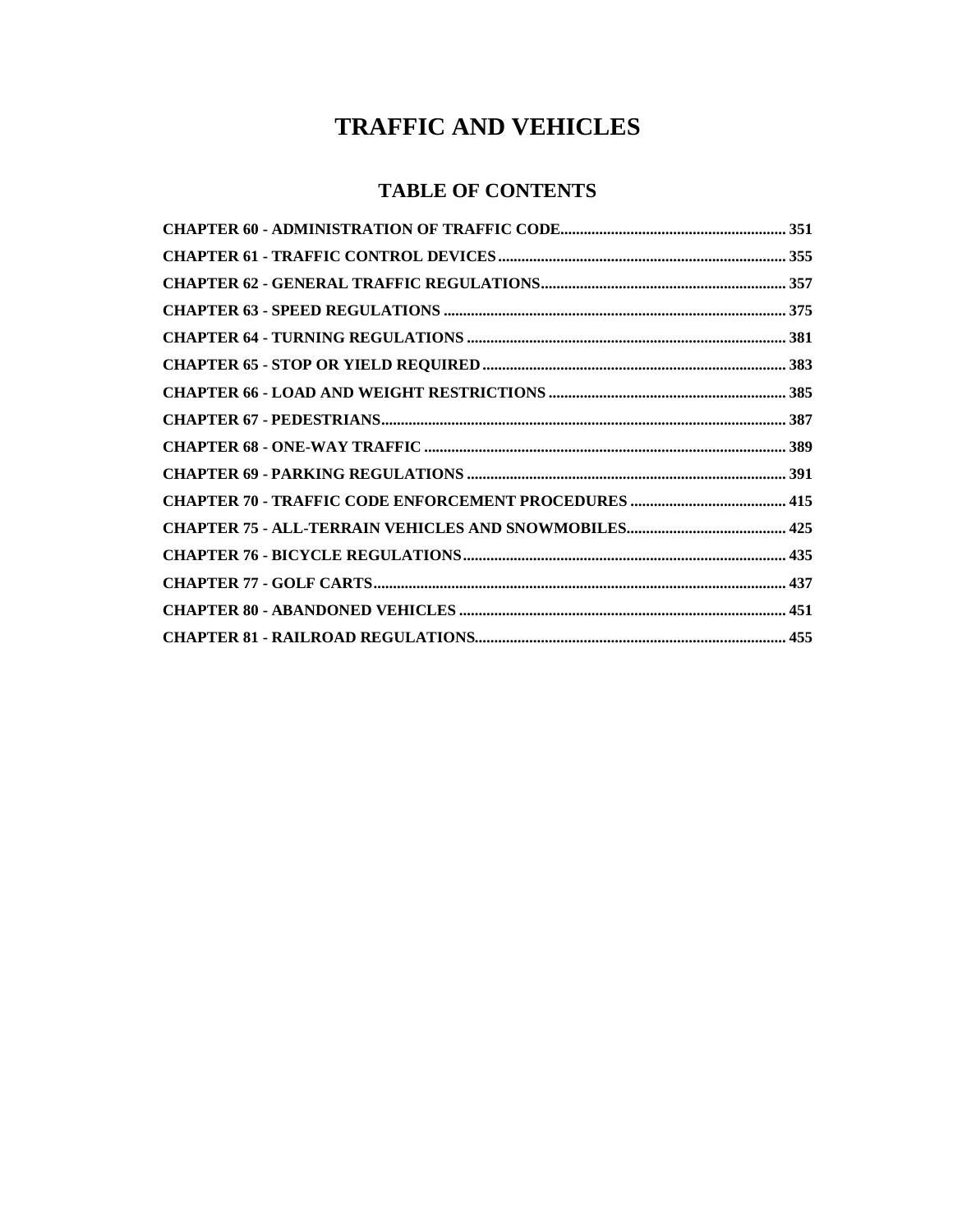### **WATER**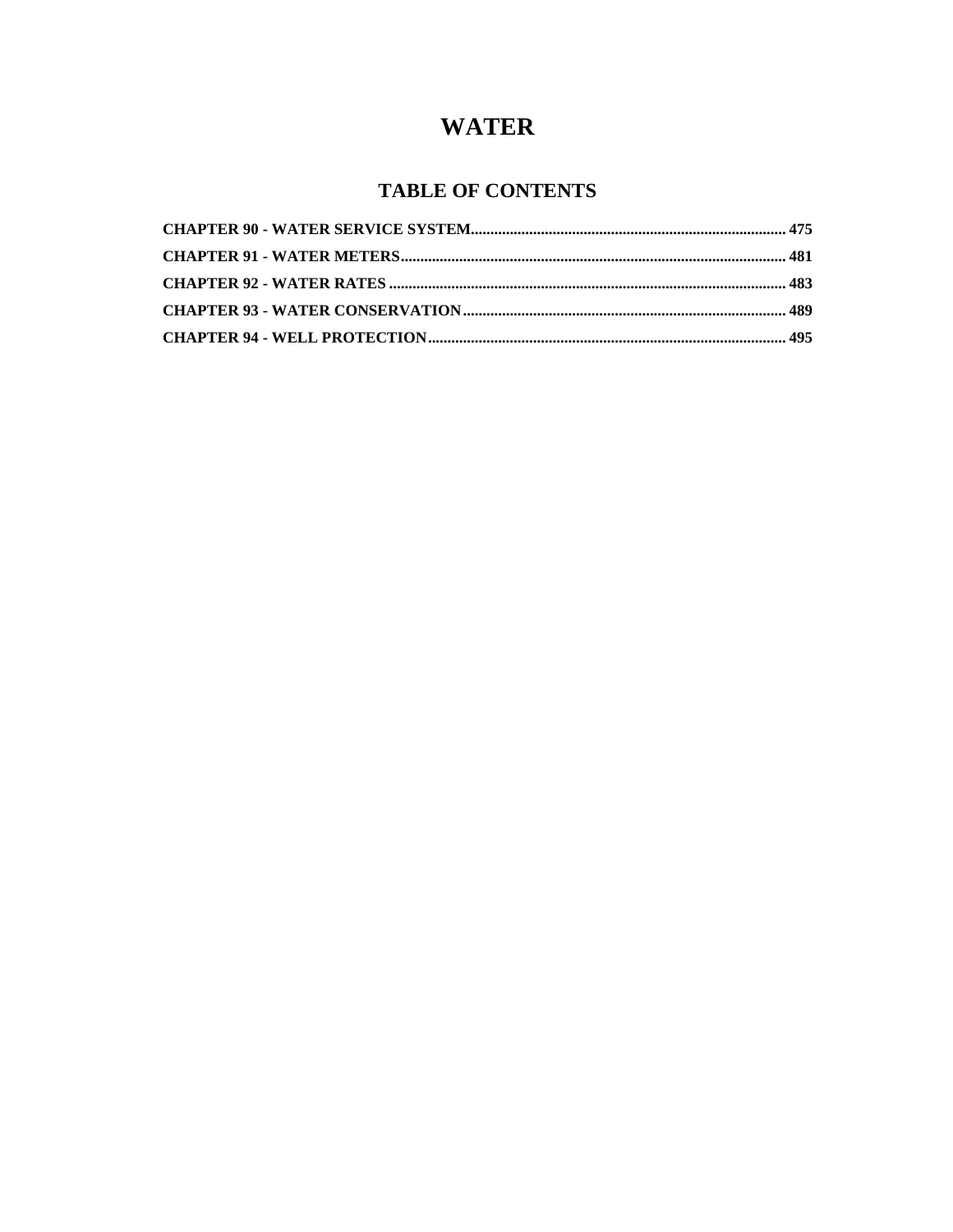### **SANITARY SEWER**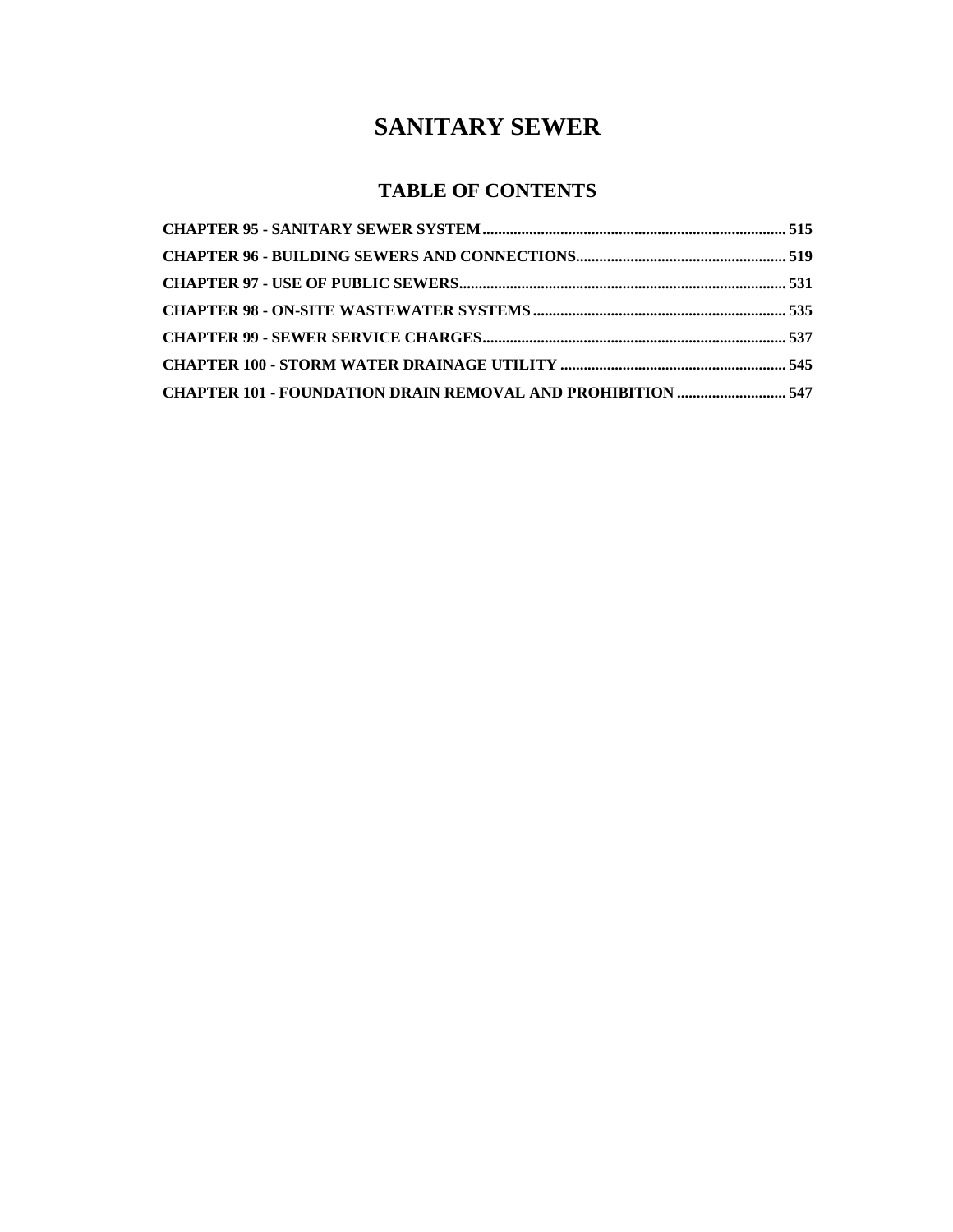## **GARBAGE AND SOLID WASTE**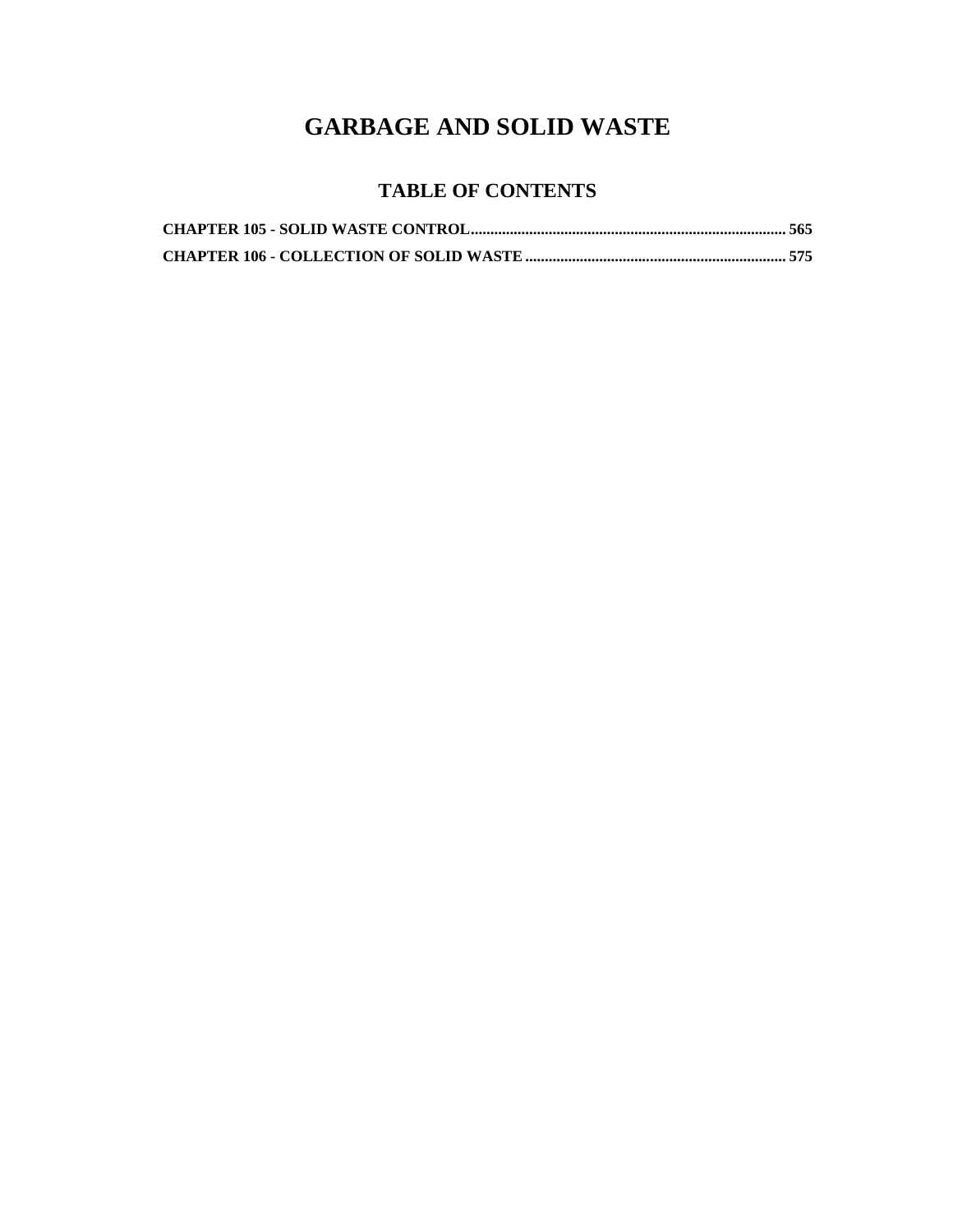### **FRANCHISES AND OTHER SERVICES**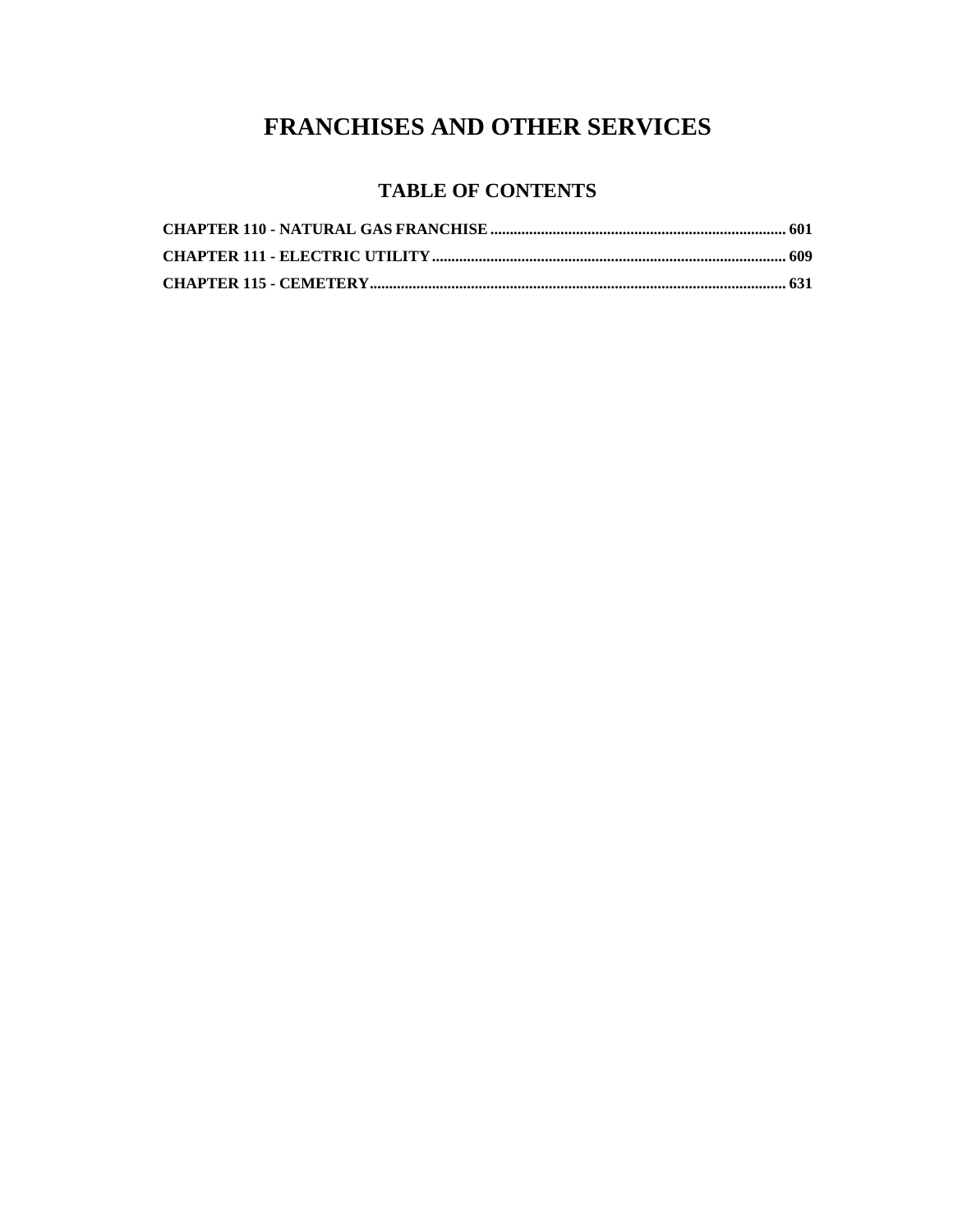## **REGULATION OF BUSINESS AND VOCATIONS**

| <b>CHAPTER 122 - PEDDLERS, SOLICITORS AND TRANSIENT MERCHANTS 689</b> |  |
|-----------------------------------------------------------------------|--|
|                                                                       |  |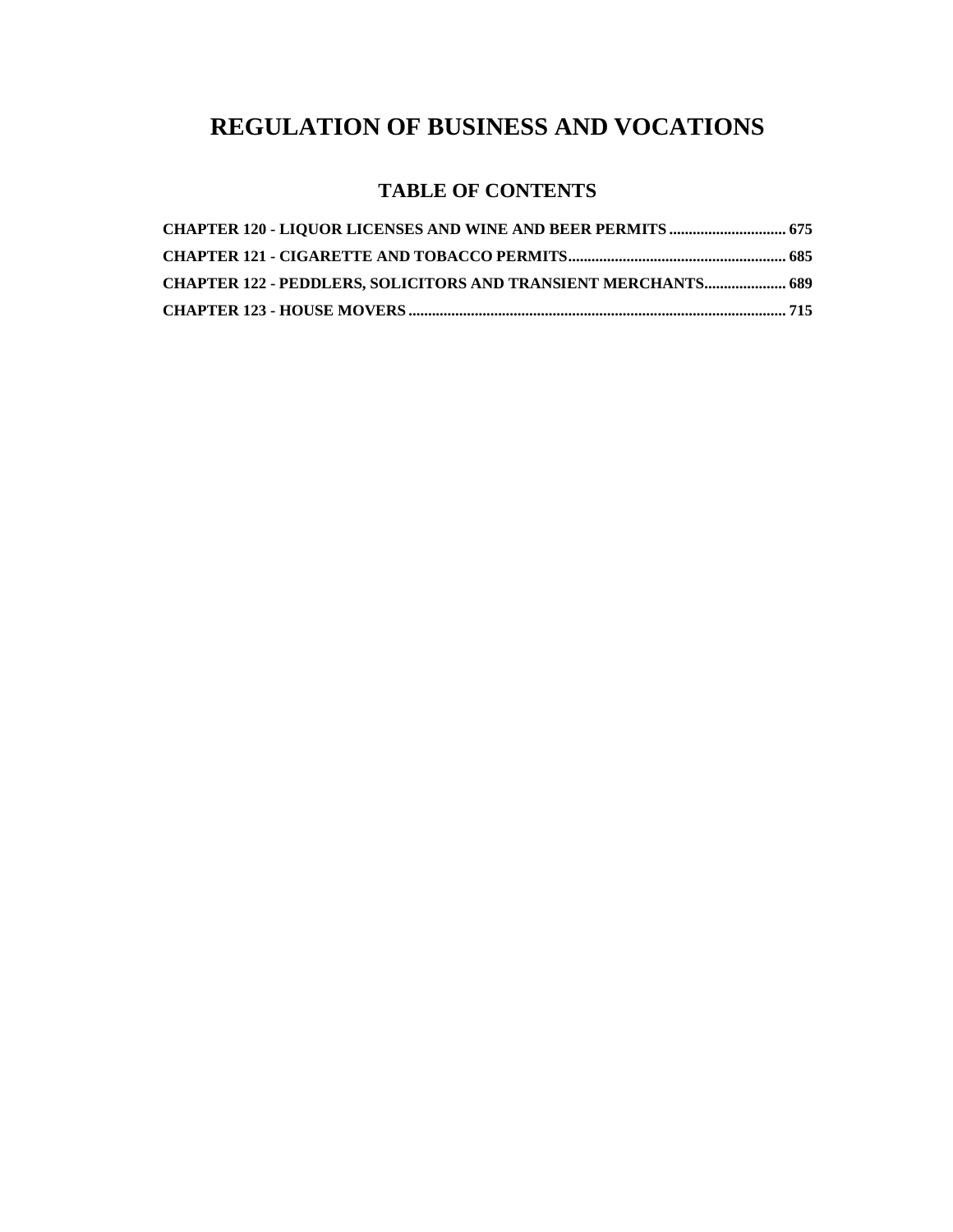### **STREETS AND SIDEWALKS**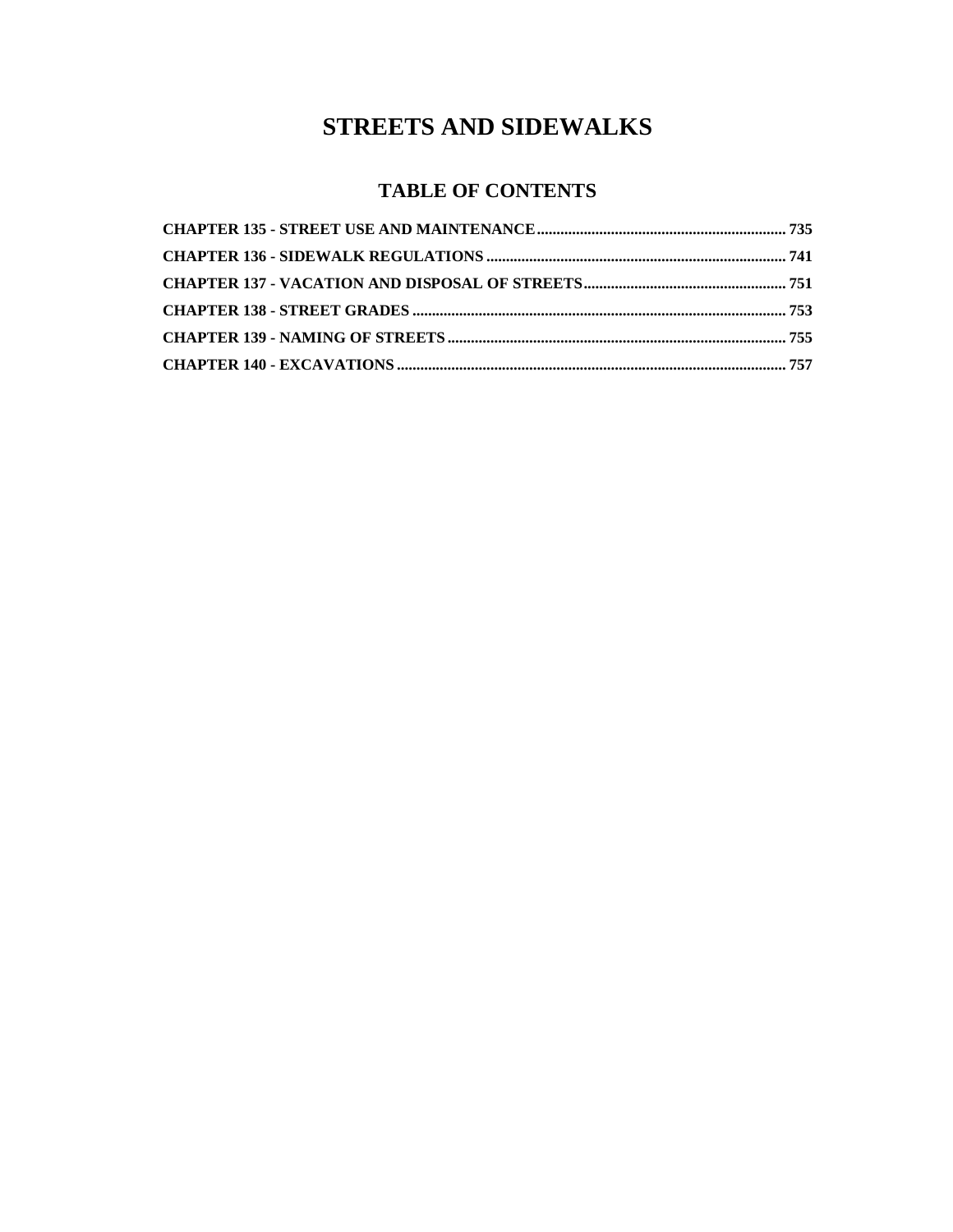### **BUILDING AND PROPERTY REGULATIONS**